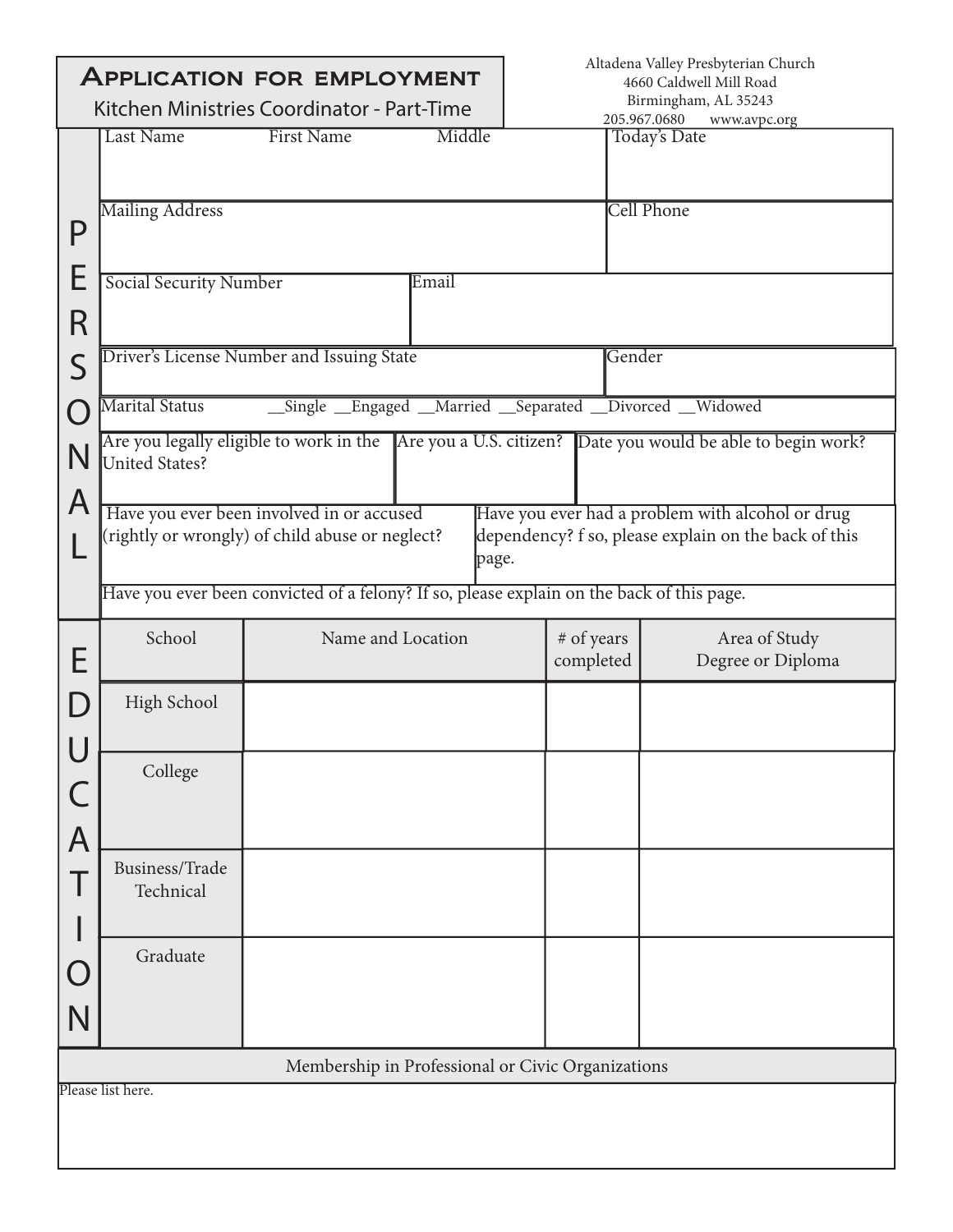| <b>FAMILY INFORMATION</b> |               |                            |  |  |  |  |  |
|---------------------------|---------------|----------------------------|--|--|--|--|--|
| Name of Spouse            | Age of Spouse | Names and Ages of Children |  |  |  |  |  |
| Spouse's Occupation       |               |                            |  |  |  |  |  |
|                           |               |                            |  |  |  |  |  |

| <b>RELIGIOUS BACKGROUND</b>                                                                           |                                                      |
|-------------------------------------------------------------------------------------------------------|------------------------------------------------------|
| Denominational Preference                                                                             | Are you currently a member of Altadena Valley or any |
|                                                                                                       | lother church?                                       |
|                                                                                                       |                                                      |
| Spouse's Denominational Preference                                                                    | Is your spouse a member of Altadena Valley or any    |
|                                                                                                       | lother church?                                       |
|                                                                                                       |                                                      |
| Would you consider yourselves active members of your Do you hold leadership positions in your church? |                                                      |
| church?                                                                                               |                                                      |
|                                                                                                       |                                                      |

| <b>SKILLS ASSESSMENT</b>                                                                              | For additional space, please use the back of this sheet.                                                                                                                                                                                                                                                                                                                                                                                                                                                                                                  |
|-------------------------------------------------------------------------------------------------------|-----------------------------------------------------------------------------------------------------------------------------------------------------------------------------------------------------------------------------------------------------------------------------------------------------------------------------------------------------------------------------------------------------------------------------------------------------------------------------------------------------------------------------------------------------------|
| Do you have any formal training in food preparation<br>and kitchen management? If so, please describe | Do you have previous experience in project planning<br>and/or volunteer leadership? If so, please give examples.                                                                                                                                                                                                                                                                                                                                                                                                                                          |
| Do you have any previous experience working for a<br>church? If so, please describe your job.         | What do you feel is your best quality to complete the<br>duties of this job?                                                                                                                                                                                                                                                                                                                                                                                                                                                                              |
| Do you have any computer experience? If so, please<br>explain.                                        | What experience do you have managing a budget and<br>purchasing food in bulk?                                                                                                                                                                                                                                                                                                                                                                                                                                                                             |
| Do you know how to administer CPR or have any first-aid training?                                     |                                                                                                                                                                                                                                                                                                                                                                                                                                                                                                                                                           |
| S<br>G<br>N<br>А<br>$\mathbf T$<br>U<br>$\mathbb{R}$                                                  | The information provided in this application for employment is true, correct, and complete. If employed,<br>I understand that any misstatement or ommision of fact on this application may result in dismissal. I am<br>giving authorization to Altadena Valley Presbyterian Church to verify the information on the form, secure<br>a backgrouns check, and contact my references listed. I understand that acceptance of an offer of employ-<br>ment does not create a contractual obligation upon the employer to continue to employ me in the future. |
| E<br>Signature                                                                                        | Today's Date                                                                                                                                                                                                                                                                                                                                                                                                                                                                                                                                              |